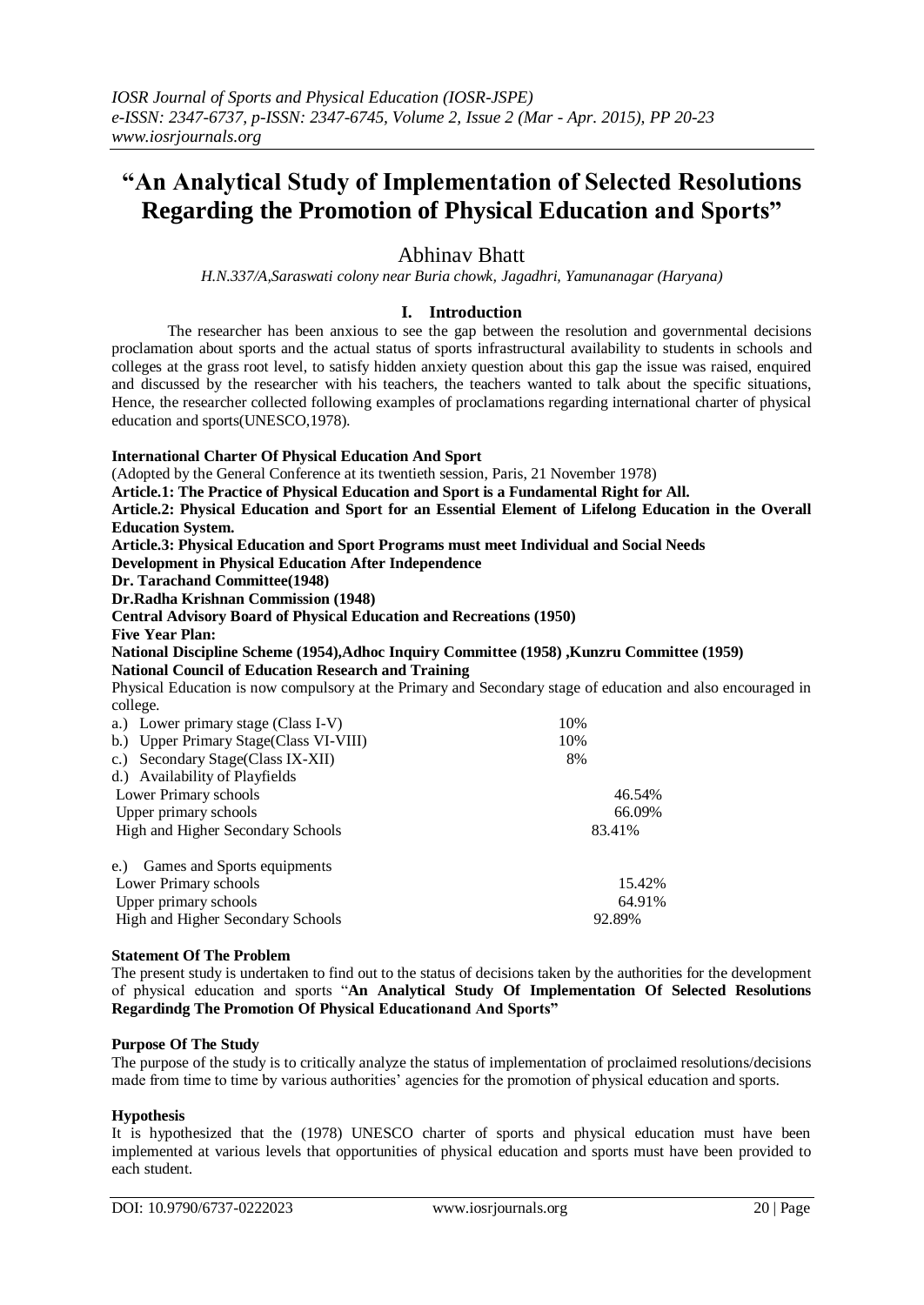# **Delimitation Of The Study**

- 1. 25 schools of Delhi state (i.e. 5 schools from each of the five Zone of national capital territory Delhi)
- 2. The survey was delimited to the different schools of North, West, East, South and Central zones of Delhi.
- 3. Five schools from each Zone were selected for study.

# **Limitations**

- 1.) The responses are limited to individual's knowledge and experiences.
- 2.) The educational qualification of the experts in this filed.

# **Significance Of The Study**

- 1. The study is beneficial for Head of Institutions physical educators who are in some way or the other way engaged in various policies at different levels.
- 2. The study is very helpful enable us to know the role of schools in promoting physical education and sports in terms of allotment, facilities, curriculum, employing teachers of physical education as per their qualification in physical education.

# **II. Review Of Related Literature**

According to **Dr. Mithlesh K. Singh<sup>1</sup>** , Qualified Physical education teacher do no find suitable place in the National Sports policies. Special attention should be paid to train and employ physical. Special attention should be paid to the train and employ physical education teacher and coaches. There is a need to have central accrediting agency, which should control the quality of education teacher being produced in India. Uniform pattern of syllabi and updating of the courses in the training institutes throughout the country be taken upon priority . Women and sports should find proper place in the National Sports Policies game and sports for new generation ( Like Cricket ,Tennis , Badminton, Squash .Athletics) must be given priorities and attractive schemes should be introduce for the parents of outstanding players such as Income Tax rebate, Diet Allowances , Tuition fee relaxation . Organisedprogramme of physical education and sports for children. Youth, parents,

Industrial workers ,office going and retired population should be formulated and implemented.

# **III. Procedure And Methodology**

In this chapter the selection of subject, development of the multipurpose questionnaire , administration of the questionnaire, collection of data and scheme of analyzing the collected data have been explained.

#### **Sample/Area Of Study**

The present study is based on a survey work. For the survey 5 schools in each of the 5 zones were selected on the basis of purposive random sampling. The Principals and Physical Education Teachers of these 25 schools were given a questionnaire

#### **Questionnaire Development**

The main aim and purpose of the study is "Critical Analysis of National Education Policies, National sports Policies, Actions Plans, Reports, Commission and their Implementation in the schools of Delhi." Whether the programs mentioned in various policies are implemented or not in the schools of Delhi.

#### **Scheme Of Analysing The Collected Data:**

The appropriate statistical techniques were used for analyzing the data collected to test the hypothesis; Data collected from different respondents were analyzed qualitatively, without putting them to qualification. The scheme of data analyzing is presented in the tabular forms in the tables.

# **Scheme Of Analysing The Collected Data:**

The appropriate statistical techniques were used for analyzing the data collected to test the hypothesis; Data collected from different respondents were analyzed qualitatively, without putting them to qualification. The scheme of data analyzing is presented in the tabular forms in the tables.

# **IV. Analysis Of Data And Result Of The Study**

In this chapter, the data obtained and analyzed by using appropriate statistical technique is presented. The data obtained were converted into percentage with regard to questions. The result of the study is presented

-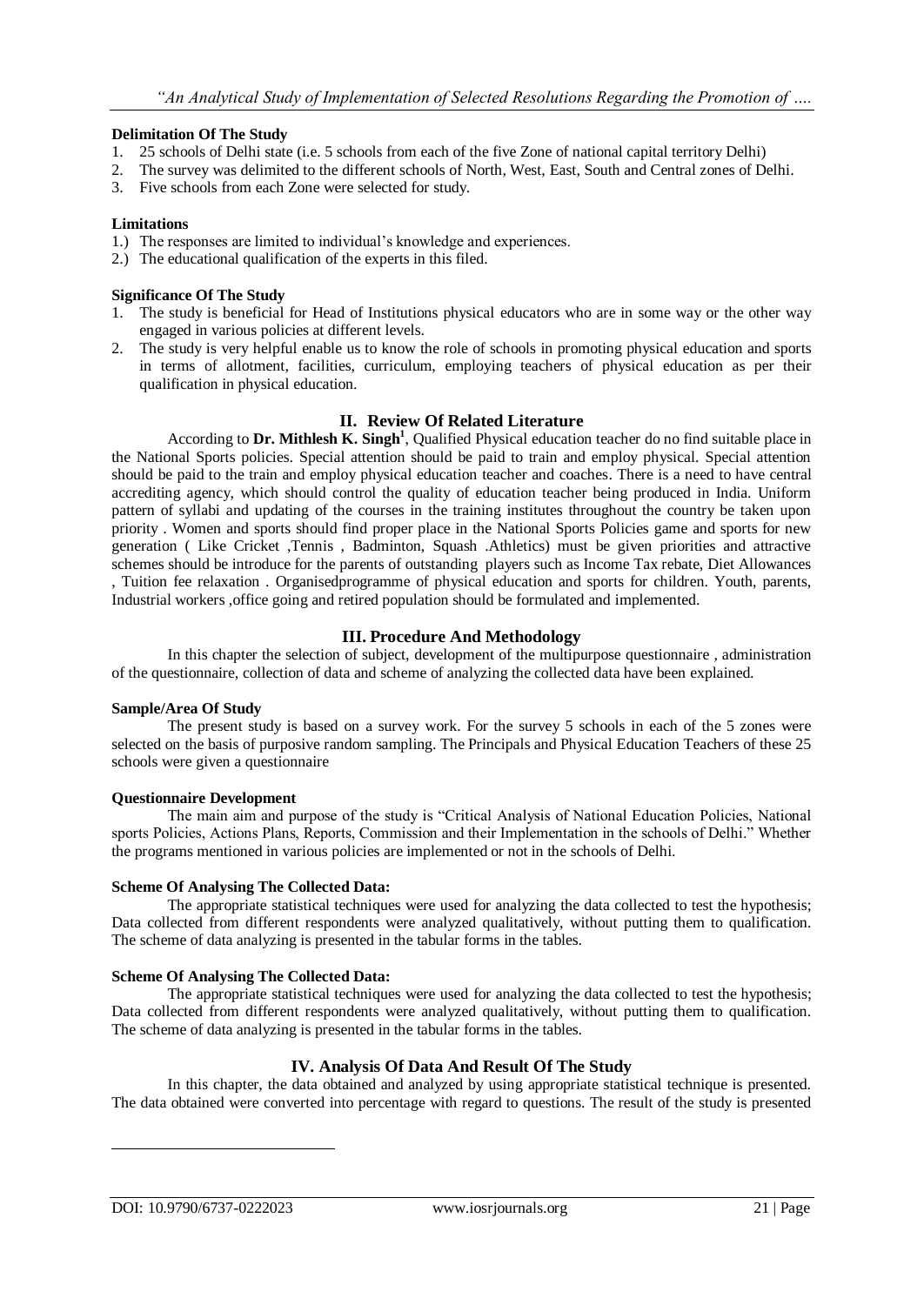in tables. To make the data presentation simple, the data collected are represented in form of **Tables and Pie chart.**

In addition to the implementation of physical education and sports charter as proclaimed by **UNESCO in 1978, the National Policy on Education (1986)** with respect to integration of physical education with education, the **Environmental Education** especially with respect to **Active Life Style Education** covered the following fields.

- 1. Participation in extracurricular activities.
- 2. Numbers of periods of physical education classes in school time table.
- 3. Awareness of NCERT recommendations.

| <b>Table No IV.1</b><br><b>Compulsory to Participate in Sports for All Students</b> |     |                |            |  |  |  |
|-------------------------------------------------------------------------------------|-----|----------------|------------|--|--|--|
| Total no. of<br>Respondents                                                         | Yes | N <sub>0</sub> | percentage |  |  |  |
| -25                                                                                 | 25  | 25             | 100%       |  |  |  |

Table no. IV.1 reveals that 100% compulsory to participate in sports for all students. Further it has been shown through pie chart as Fig No. IV.1.



**Fig. No. IV.1** Compulsory Participation of Students in Sports.

| Table no.-IV.5                                                                      |
|-------------------------------------------------------------------------------------|
| Physical Education Subject Allotted Number of Periods Per week in School Time Table |

| Total No. of Number of Periods Allotted<br>responsesTo Physical Education Subject<br>Per Week in School |                 | Number of Schools | Percentage |  |
|---------------------------------------------------------------------------------------------------------|-----------------|-------------------|------------|--|
| 25                                                                                                      | 8 periods/week  |                   | 8%         |  |
| 25                                                                                                      | 7 periods/week  |                   | 12%        |  |
| 25                                                                                                      | 6 periods /week | 11                | 44%        |  |
| 25                                                                                                      | 5 periods /week |                   | 20%        |  |
| 25                                                                                                      | 4 periods /week | 4                 | 16%        |  |

Table no. 4.5: reveals that 8% schools are having 8 classes per week of Physical Education Subject, 12%schools are having 7 classes per week of Physical Education Subject,44% schools are having 6 classes per week of Physical Education Subject,20% schools are having 5 classes per week of Physical Education Subject,16% schools are having 4 classes per week of physical education subject in school time table.